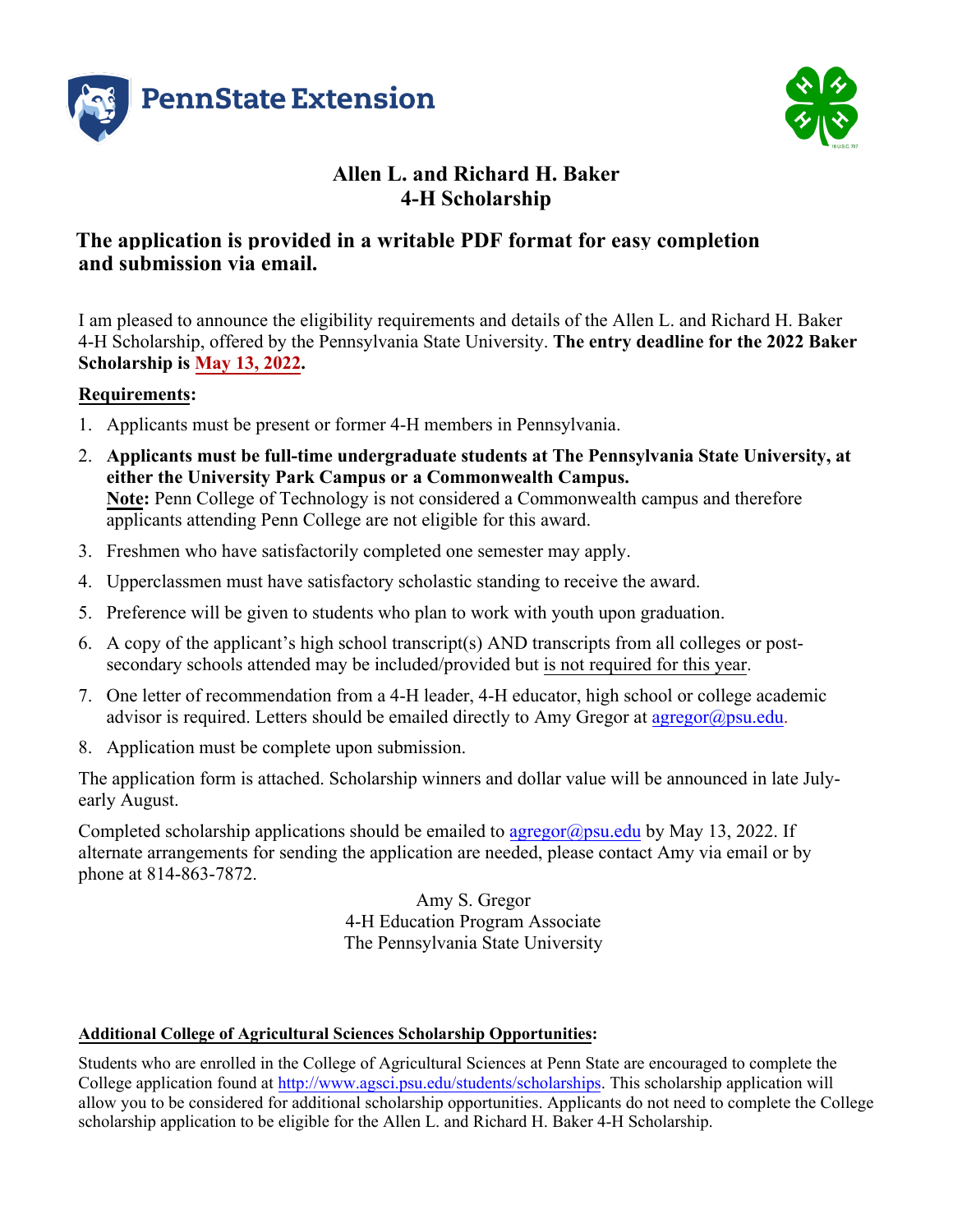# **4-H BAKER SCHOLARSHIP**

**Application Deadline: May 13, 2022**

| <b>COUNTY:</b><br><u> 1980 - Johann Barbara, martin amerikan basal dan berasal dalam basal dalam basal dalam basal dalam basal dala</u> |                                                  |  |  |
|-----------------------------------------------------------------------------------------------------------------------------------------|--------------------------------------------------|--|--|
| Name of scholarship program you are applying for:                                                                                       | <u> 1980 - Jan Stein, amerikansk politiker (</u> |  |  |
|                                                                                                                                         |                                                  |  |  |
|                                                                                                                                         |                                                  |  |  |
|                                                                                                                                         |                                                  |  |  |
| <u> 1989 - Johann Stoff, deutscher Stoff, der Stoff, der Stoff, der Stoff, der Stoff, der Stoff, der Stoff, der S</u>                   | Zip Code:                                        |  |  |
| Home Phone: ( )                                                                                                                         | Student ID:                                      |  |  |
| Birth date:                                                                                                                             | Age January 1 of this year:                      |  |  |
|                                                                                                                                         |                                                  |  |  |
| Name and address of school you will be attending on October 1 of this year:                                                             |                                                  |  |  |
| Have you previously won a Pennsylvania 4-H Scholarship? If so, which scholarship?                                                       |                                                  |  |  |
| Place of home residence (check one):                                                                                                    |                                                  |  |  |
| Farm (size in acres: )                                                                                                                  | Suburb of city over 50,000                       |  |  |
| Town under 10,000 or open country<br>Town or city of 10,000 to 50,000                                                                   | Central city of over 50,000                      |  |  |
| I prepared this application myself and certify that the information in it is accurate.                                                  |                                                  |  |  |
| Date:                                                                                                                                   | Signature of 4-H Member:                         |  |  |

For 2022 no additional signatures are required.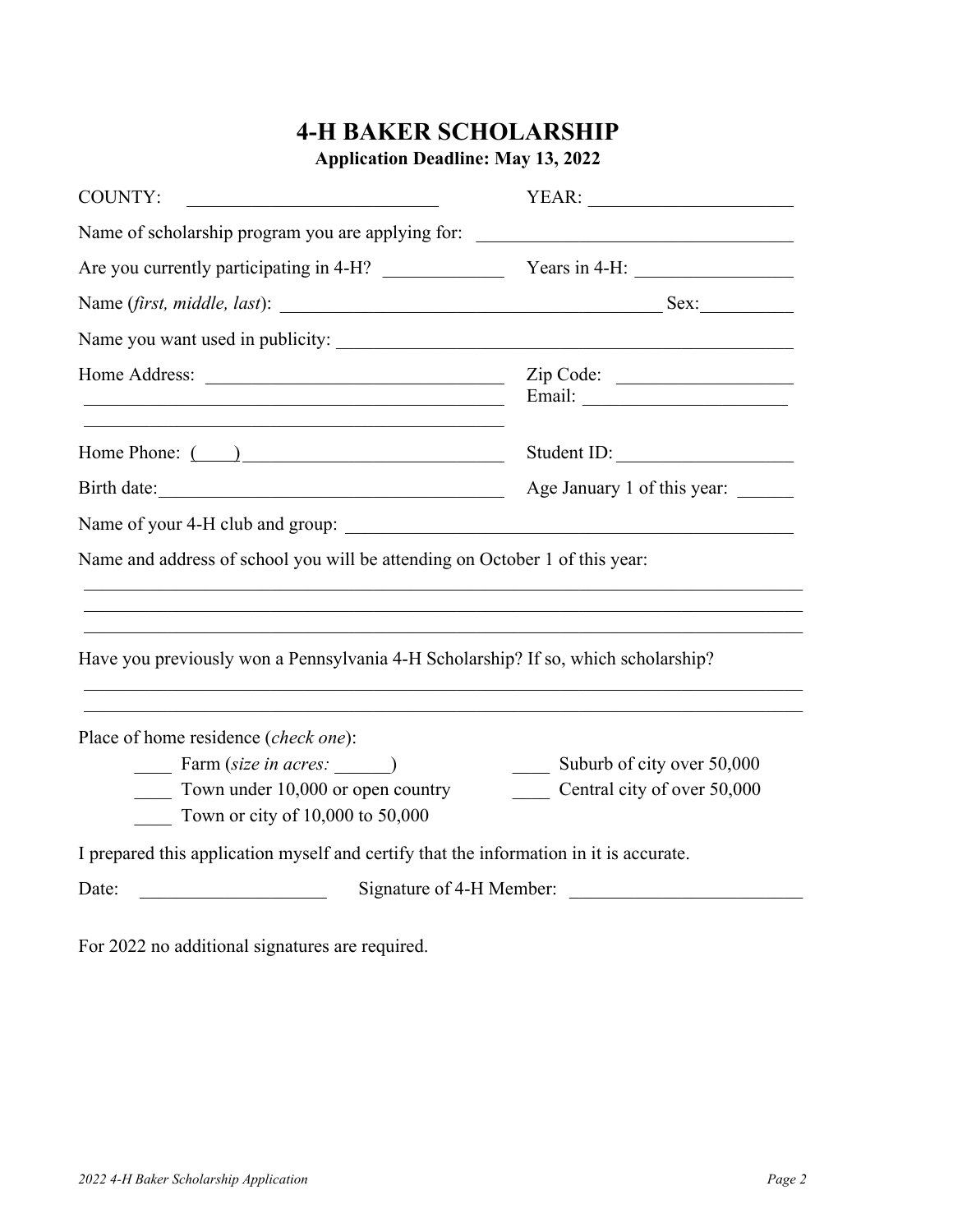## **Section A. Academic Information**

|  |                                                                                                | $\frac{10\%}{10\%}$<br>Top $25%$                                                                                                                                                                                                                                                                                                                                                                                                                             |
|--|------------------------------------------------------------------------------------------------|--------------------------------------------------------------------------------------------------------------------------------------------------------------------------------------------------------------------------------------------------------------------------------------------------------------------------------------------------------------------------------------------------------------------------------------------------------------|
|  |                                                                                                | $\frac{1}{2}$ Top 50%<br>Other (specify)                                                                                                                                                                                                                                                                                                                                                                                                                     |
|  |                                                                                                |                                                                                                                                                                                                                                                                                                                                                                                                                                                              |
|  |                                                                                                |                                                                                                                                                                                                                                                                                                                                                                                                                                                              |
|  |                                                                                                |                                                                                                                                                                                                                                                                                                                                                                                                                                                              |
|  |                                                                                                |                                                                                                                                                                                                                                                                                                                                                                                                                                                              |
|  | Major:                                                                                         |                                                                                                                                                                                                                                                                                                                                                                                                                                                              |
|  |                                                                                                |                                                                                                                                                                                                                                                                                                                                                                                                                                                              |
|  |                                                                                                |                                                                                                                                                                                                                                                                                                                                                                                                                                                              |
|  |                                                                                                |                                                                                                                                                                                                                                                                                                                                                                                                                                                              |
|  |                                                                                                |                                                                                                                                                                                                                                                                                                                                                                                                                                                              |
|  | Number in class:<br>Academic honors received:<br>Years completed:<br>Academic honors received: | 1. High School Grade: If not in high school, highest grade completed: _____<br>Grade-point average $(A = 4)$ : Class rank (check one):<br><u> 1989 - Johann Stoff, amerikansk politiker (d. 1989)</u><br>Name and address of last high school attended, and dates of attendance:<br>College or Post-Secondary School:<br>Grade-point average $(A = 4)$ :<br>Names and addresses of all colleges or post-secondary schools attended, and dates of attendance: |

### **Section A. Academic Information**

3. Why do you want to pursue a college or post-secondary education?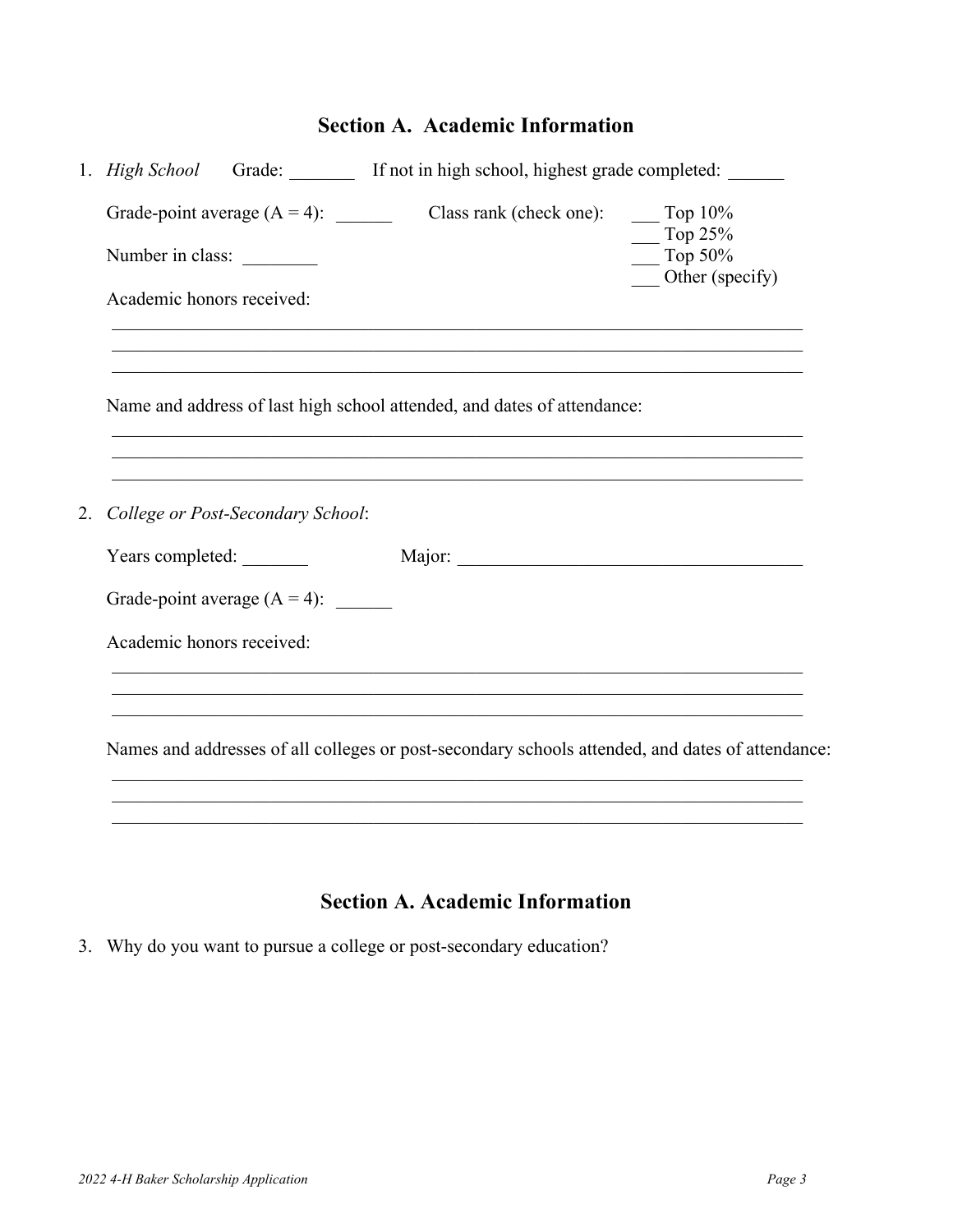- 4. In what field or course of study do you plan to major or concentrate?
- 5. Why have you chosen this field of study?

6. How do you believe this major or concentration will help you in your future career?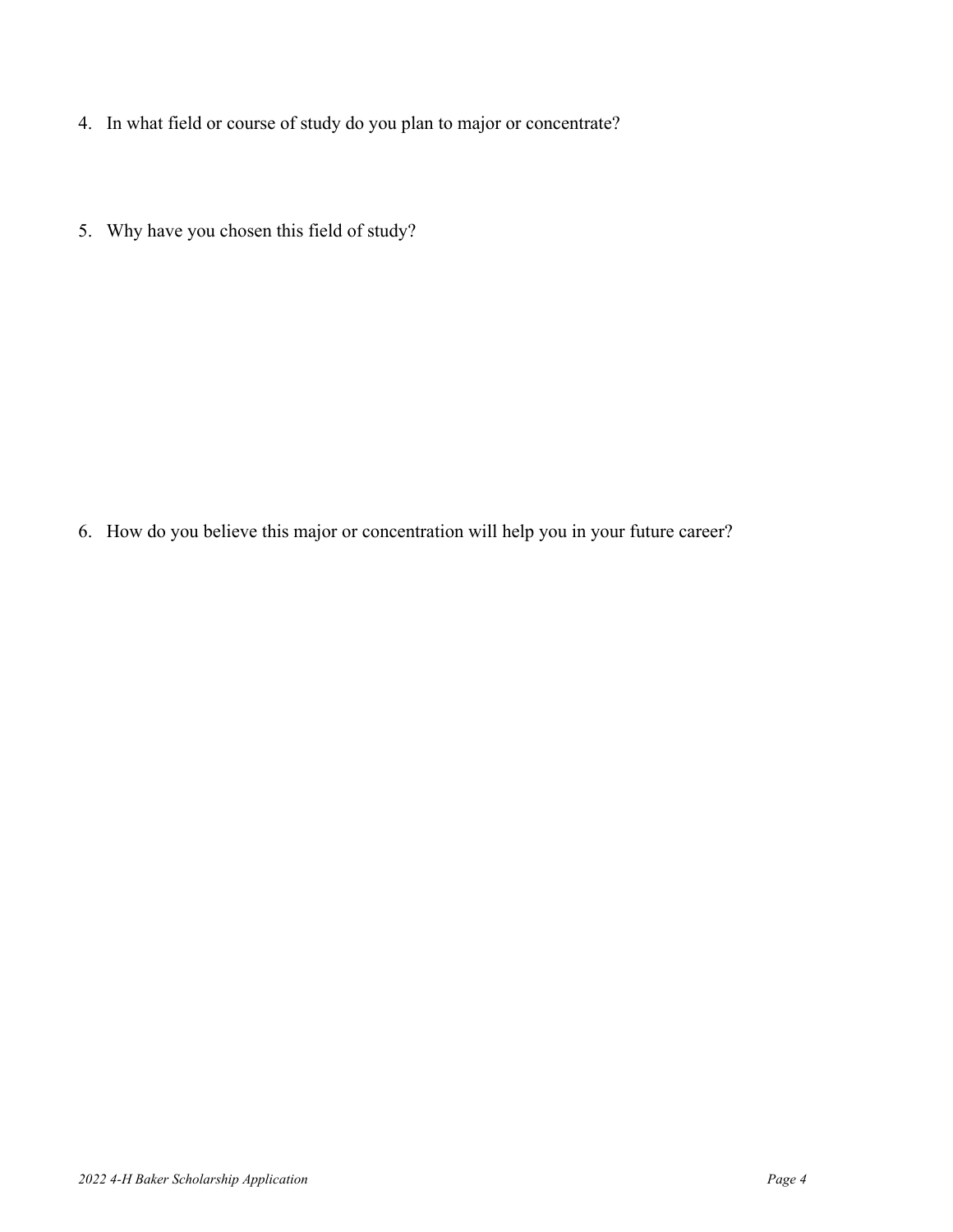#### **Section B. Financial Information**

1. How do you plan to finance your education? Be as specific as you can about costs, personal and family resources, and your anticipated need for financial assistance. List any other scholarships you have received, and any educational loans or grants applied for or received.

2. Are there any special circumstances that will affect your costs or need for assistance? (Examples are brothers or sisters attending post-secondary schools at the same time or disabilities requiring special equipment or services.) If so, explain.

### **Section C. 4-H Project/Activity Experience**

1. In the text box below, describe your most significant 4-H projects and activities. Please limit your list to no more than five projects or activities. Examples of activities include participation in demonstrations, talks, exhibits, and judging events; radio and television appearances; newspaper articles written, field trips taken; and tours, workshops, and camps attended.

For **each project or activity**, include the following in the description:

- the dates of the project or activity.
- why you originally chose it and what you hope to learn from it.
- the skills and types of knowledge you gained from working on it.
- whether the project or activity contributed to your personal growth, and if so, how.
- whether it influenced your educational and career choices, and if so, how.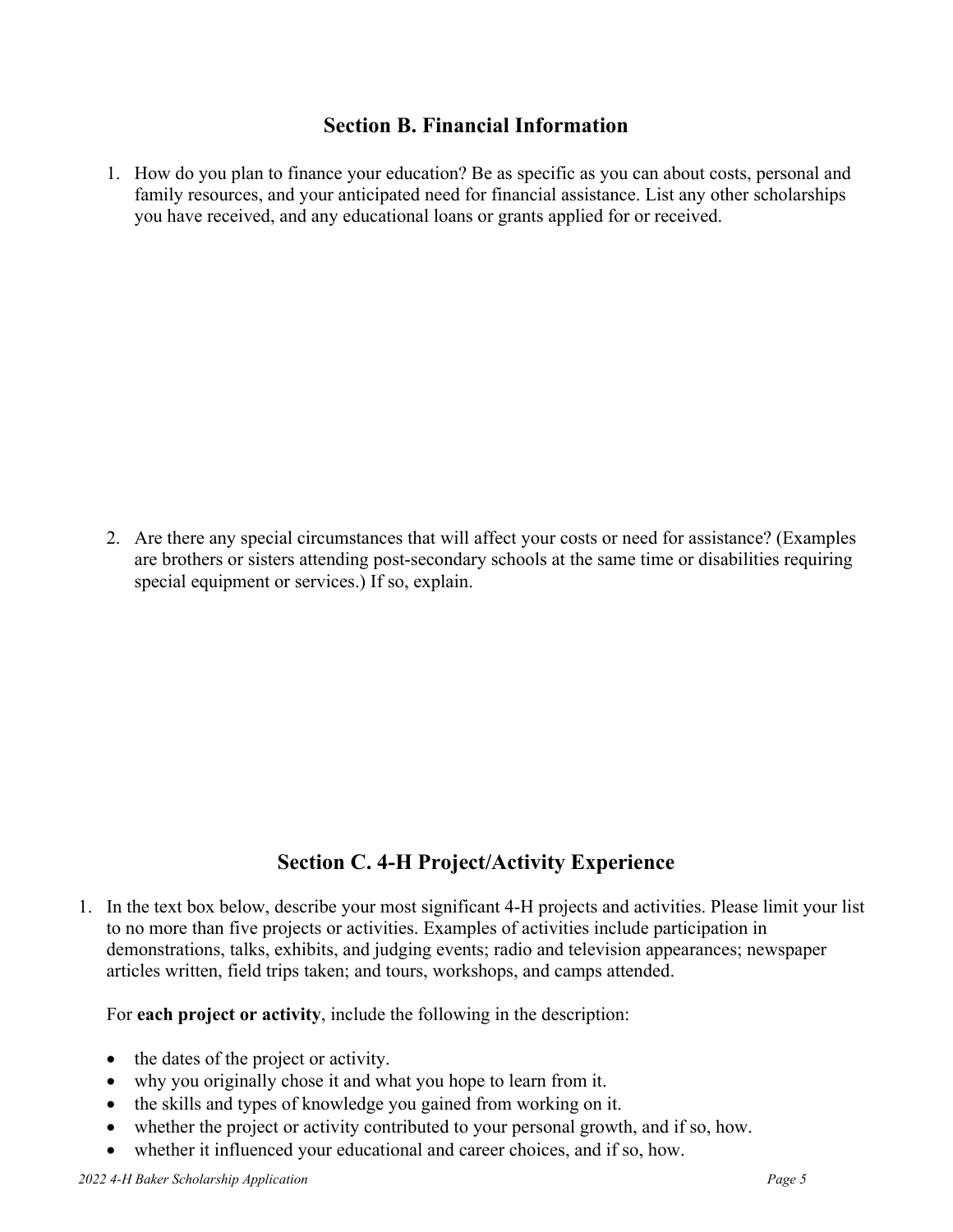Project/Activity #1

Project/Activity #2

Project/Activity #3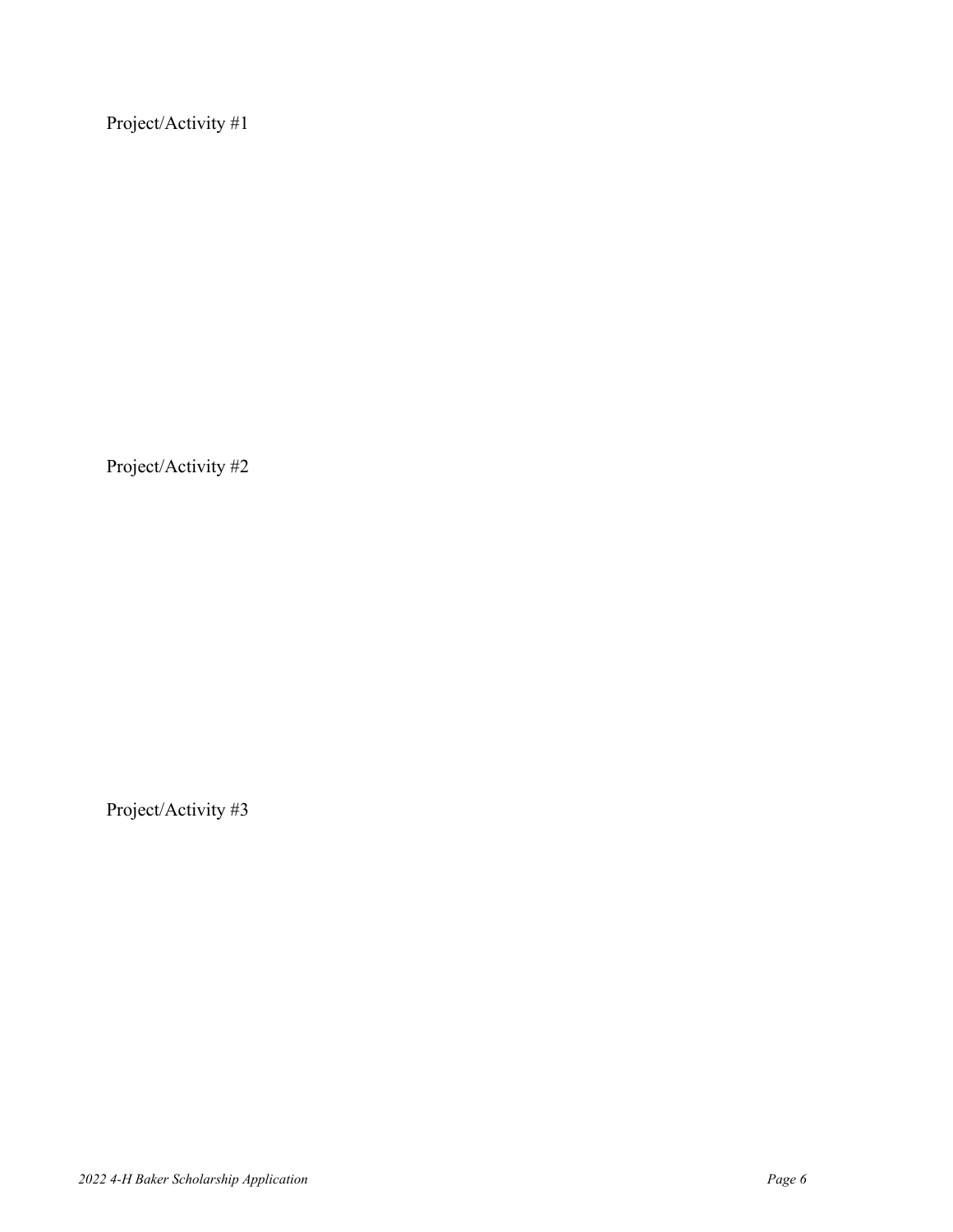Project/Activity #4

Project/Activity #5

#### **Section D. Citizenship/Leadership Experience**

1. List in chronological order your 4-H leadership and citizenship/community service experiences. Include activities you have led or participated in that contributed to the welfare of your club or group members, other individuals outside your family, or your community, as well as major 4-H offices you have held (club, county, district, state, or collegiate).

For each activity, include the following in your description:

- the dates you were involved.
- the role you played in the activity.
- the size and scope of your efforts (time spent, people recruited, other resources committed).
- what you accomplished, alone or with others.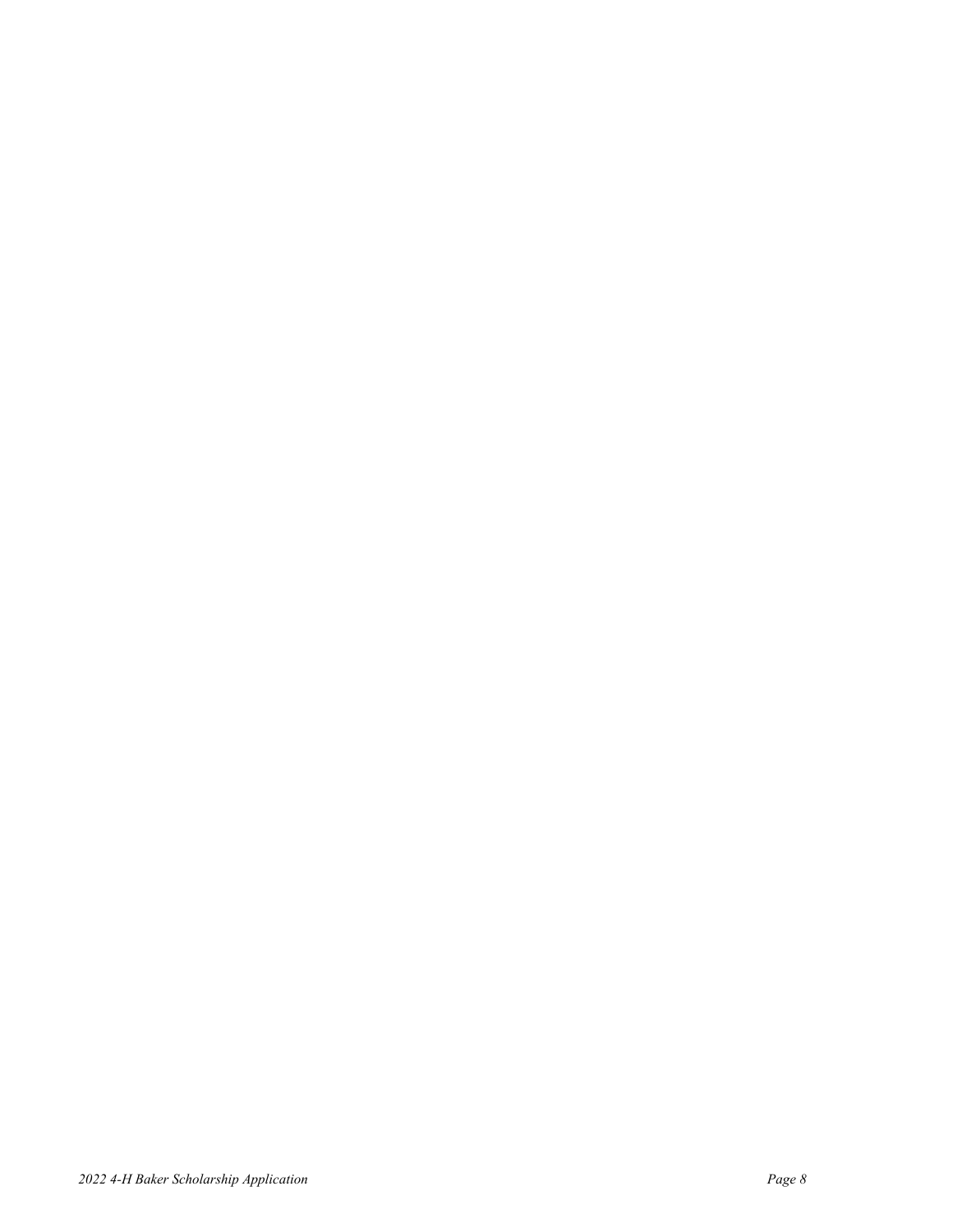2. List in chronological order other significant citizenship or leadership experiences you have had outside of 4-H, in school, and in youth, community, or religious organizations. Include the same types of information in your descriptions of these activities as you did in your descriptions of 4-H activities in the previous question.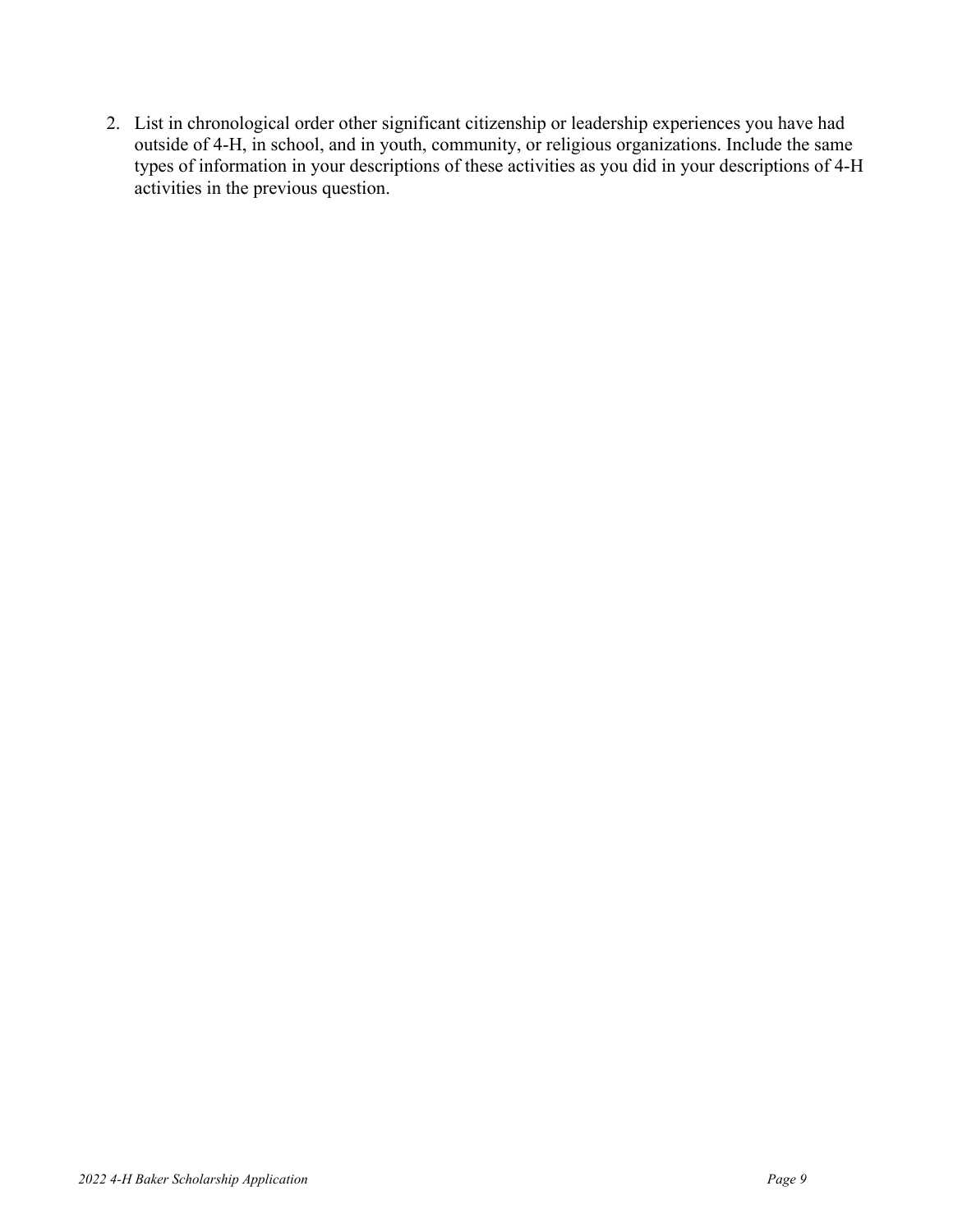### **Section E. Career Path**

1. What career path do you plan to pursue when your education is completed? How did your experiences in 4-H influence your decision to apply for this scholarship, your choice of a field of study, and your career goals?